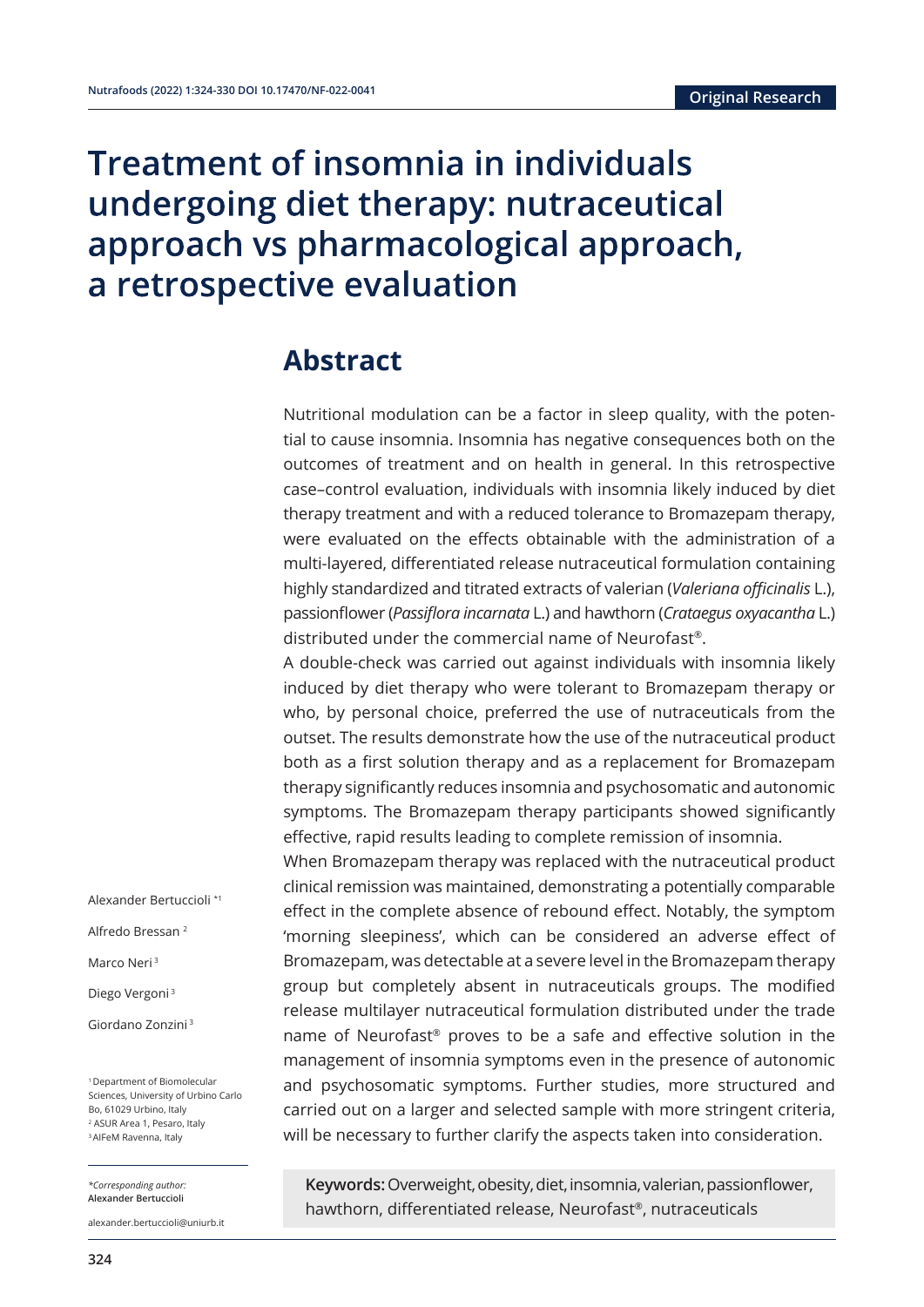# **Introduction**

Overweight and obesity are pathological manifestations in constant growth worldwide, so much so that they can be classified as pathologies with a real pandemic impact. It is predicted that by 2025 at least 175 million adults will be affected by severe outcomes of morbid obesity, 1 billion will be obese and well over 2.5 billion will be overweight  $[1, 3]$ . This projection constitutes a particularly serious picture considering that, in the absence of interventions, the evolutionary nature of these pathologies shows a worsening dynamic  $[4, 5]$ . Many nutritional approaches for the treatment of overweight and obesity include quantitative modulation in the consumption of carbohydrates, a factor documented as capable of altering the dynamics of sleep. Research by Vlahoyiannis *et. al.* (2021) analyses how the quality and quantity of carbohydrates consumed influences the latency time for the onset of sleep, while a greater carbohydrate intake in quantitative terms is associated with the depth of sleep and its prolongation, particularly in the REM phase [6]. Nutritional modulation can therefore be an influencing factor in sleep quality, with the potential to cause insomnia, which in this case can be properly classified as secondary insomnia as it can be correlated to nutritional treatment<sup>[7]</sup>. When this occurs, it is important to consider how insomnia has negative consequences on treatment outcomes and on health in general, being related to autonomic and/or psychosomatic disorders in the absence of organ pathology (anxiety; feeling of tightness in the throat, chest and abdomen; muscle disorders; tachycardia; palpitations, etc.), blood pressure, metabolic, immune changes  $[8, 9]$ . These negative factors are of considerable importance both for the success of the nutritional plan and for the protection of the individual's health.

When hygiene and health measures

for sleep management are not sufficient, pharmacological approaches are often recommended under medical supervision and for limited periods, which may include taking sedatives, antidepressants, and anxiolytics. These approaches are generally effective but are characterized by potential side-effects including drug tolerance, withdrawal rebound, and/or morning sleepiness<sup>[10]</sup>. Before resorting to a pharmacological approach, it is worth considering the use of botanicals, which is generally characterized by a lower incidence of side-effects, a reduced risk of real drug interactions, and consequently, greater ease of use [11]. The aim of this work is to consider the effects obtainable with the administration of a nutraceutical formulation made with valerian, passionflower and hawthorn with dynamic, differentiated and optimized release versus conventional therapy in participants with diet therapy-induced insomnia.

# **Materials and methods**

### **Participants**

A total of 75 participants were involved in the trial: 60 women and 15 men, aged between 25 and 60 years in diet therapy, with adherence to the proposed nutritional prescription of more than 75% who began to manifest sleep disturbances accompanied by psychosomatic and/or autonomic disturbances that cannot be resolved with behavioural measures relating to sleep hygiene. Of the total participants, 25 were currently being treated with Bromazepam therapy 1.5 mg as a single evening administration but with poor tolerance to the therapy, so much so that therapy was interrupted. This group was evaluated against 25 participants currently being treated with Bromazepam therapy 1.5 mg as a single evening administration with good tolerance and 25 participants who, by personal choice, preferred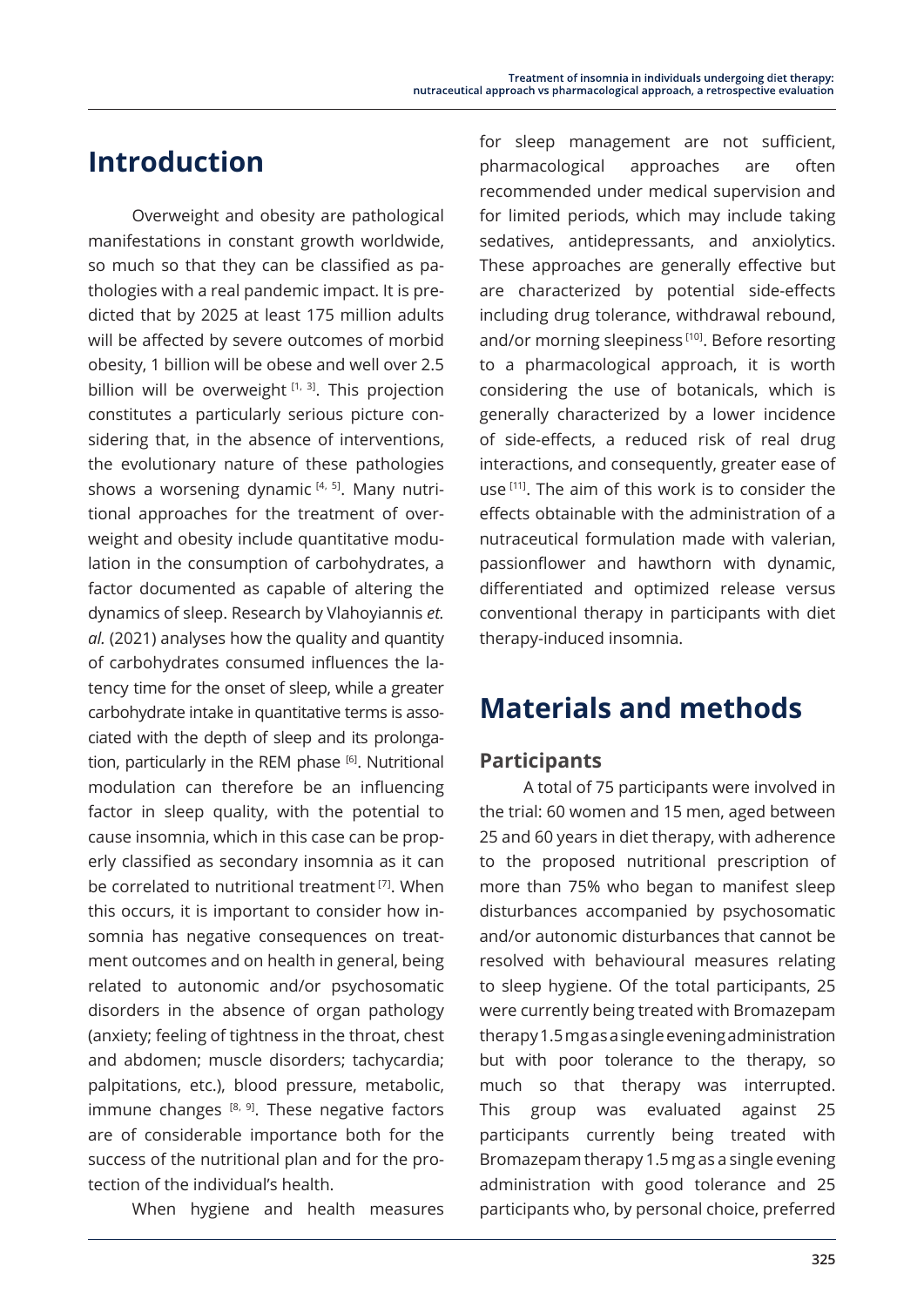a nutraceutical approach from the outset.

The following groups were excluded from the trial: pregnant women; individuals with ongoing pathologies; individuals taking other therapeutic drugs except Bromazepam or taking any other nutraceutical product; individuals diagnosed with psychiatric/behavioural disorders; individuals who consumed alcohol, drugs, tobacco or their derivatives; individuals who practised intense physical activity after 4pm.

### **Evaluated products and evaluation scheme**

In this retrospective case-control evaluation, participants with insomnia, likely induced by diet therapy treatment, and with reduced tolerance to Bromazepam therapy were evaluated on the effects obtainable with the administration of a multi-layered, differentiated release nutraceutical formulation containing highly standardized and titrated extracts of Valeriana officinalis L., *Passiflora incarnata* L. and *Crataegus oxyacantha* L. distributed under the commercial name of Neurofast®.

Obtainable effects were double-checked against participants with insomnia, likely induced by diet therapy treatment, who were tolerant of Bromazepam therapy or who, by personal choice, preferred the use of nutraceuticals from the outset. Retrospective data studies and analysis were conducted in accordance with good clinical practice rules fixed by the Declaration of Helsinki and in accordance with the European Union Directive 2001/20/EC [12]. Each patient signed a consent form and privacy policy documents and approved data analysis and publishing. The nutraceutical product used is a multilayer tablet suitably made to provide three different nutraceutical principles with modified release dynamics produced by SIIT (Trezzano sul Naviglio, Milan, Italy), and notified to the Italian Ministry of Health as a food supplement by Pharmextracta SpA (Pontenure, PC, Italy) complying with Law no.169/2004

(notification number 26), marketed under the name Neurofast®. The first layer contains 100 mg standardized extract titrated with valeric acids (0.8%) from the rhizome and roots of Valeriana officinalis L. and formulated with fast-release layer technology to release its content in five minutes. This is with the aim of speeding up the plasma peak of valerenic acids to maximize the anxiolytic and hypnotic effects related to the GABA-ergic potential (increase in synthesis and release, reduction in agonistic catabolism for the receptor)<sup>[13-16]</sup>. The second layer contains 100 mg standardized extract titrated with flavonoids [3.5%] from aerial parts of *Passiflora incarnata* L. and formulated with slow-release layer technology to release its content in eight hours. This is with the intention of promoting prolonged contact with the intestinal mucosa and prolonged and uniform absorption, with the potential to reduce the hepatic first-pass effect, favouring a prolonged and lasting action on psychosomatic symptoms [17-20]. The third layer contains 100 mg standardized extract titrated with vitexin-2-rhamnoside (1.8%) from the flowering tops of *Crataegus oxyacantha* L. and formulated with normal-release layer technology to release its content in 45 minutes. This is with the intention of favouring its positive inotropic, negative chronotropic, positive dromotropic and negative bathmotropic action [21-26].

The group of participants with reduced tolerance to Bromazepam (BN) was asked to take the nutraceutical preparation at a daily dosage of one tablet before bedtime and a second tablet 12 hours apart, amounting to two tablets/day from t0 and continuing for three weeks. This group were also asked to cease taking their Bromazepam therapy after the first day of the trial, with an overall drug/ nutraceutical overlap of one day. After three weeks the BN group then took a reduced nutraceutical dosage of one tablet per day before bedtime for the remainder of the trial.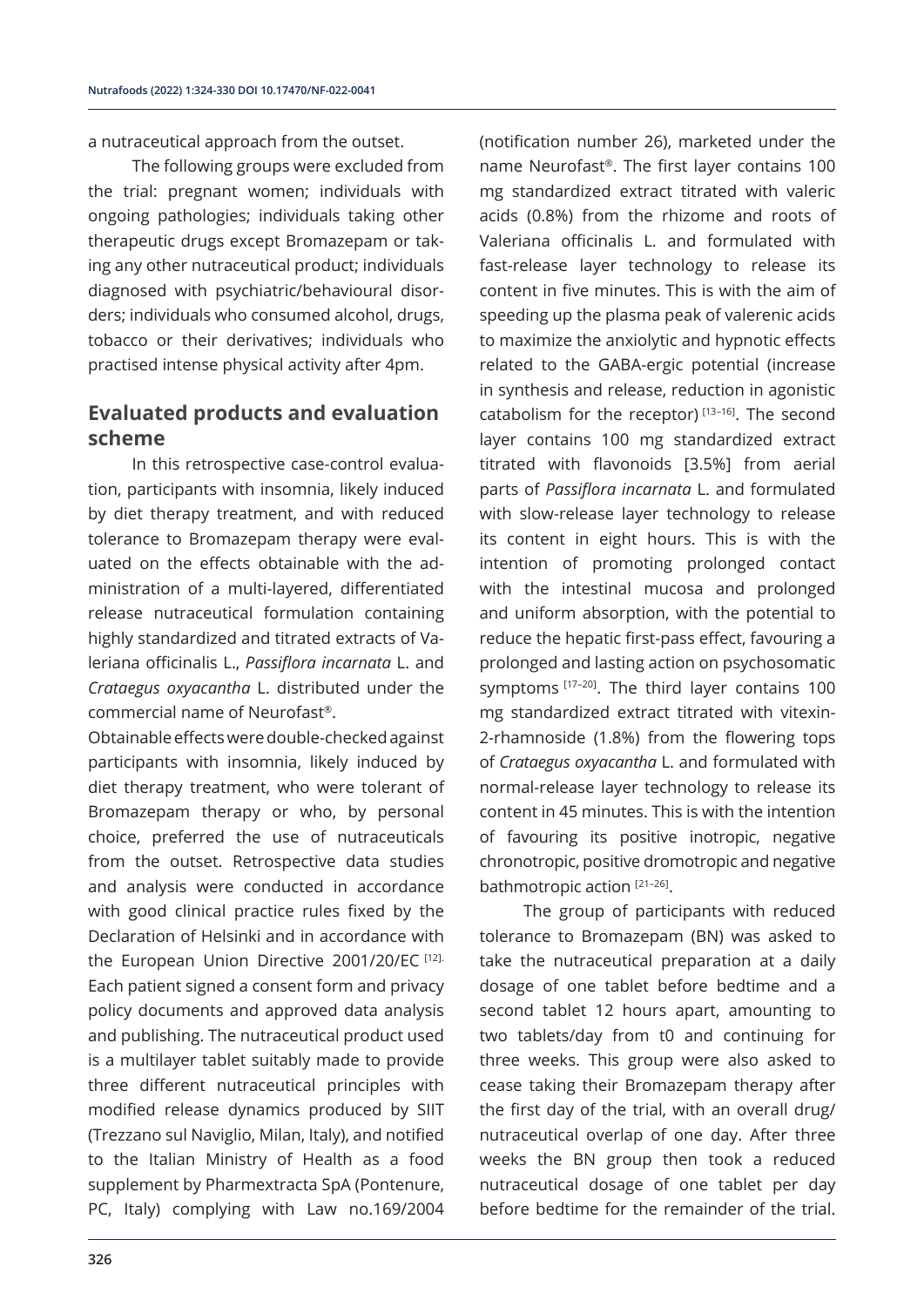The group being treated with the nutraceutical product only (N) took the same dosage with the same dynamics. The group being treated with Bromazepam only (B) continued their current therapy with the prescribed dosage. Each of the three groups was composed of 25 participants and the overall evaluation period was six weeks. The scores relating to the symptoms were detected at the start of evaluation (t=0), after 3 weeks (t=1) and after 6 weeks (t=2) as shown in **Fig. 1**. Symptoms taken into consideration include those listed in **Table 1**.

Symptoms were recorded on a scale of 0–2 where 0 represents the absence of symptoms, 1 represents a moderate symptomatology and 2 represents severe symptoms. At the time of enrolment, each participant had to show a score of at least 13 points (>80% on the scale considered), assigned by the evaluating doctors. Morning sleepiness was considered as a potential adverse effect and was therefore considered individually.

| <b>Table 1</b> Symptoms considered and evaluation scale |        |                 |                |  |
|---------------------------------------------------------|--------|-----------------|----------------|--|
| <b>Symptom</b>                                          | Absent | <b>Moderate</b> | Severe         |  |
| Difficulty in falling asleep                            | 0      |                 | $\overline{2}$ |  |
| Difficulty in maintaining sleep                         | 0      |                 | 2              |  |
| Tachycardia and/or palpitations                         | U      |                 | 2              |  |
| Anxiety                                                 | 0      |                 | 2              |  |
| Throat and/or chest oppression                          | U      |                 | 2              |  |
| Abdominal cramp                                         | N      |                 | 2              |  |
| Muscular pain                                           | N      |                 | 2              |  |
| <b>Morning sleepiness</b>                               | U      |                 | 2              |  |
|                                                         |        |                 |                |  |

**Figure 1** Clinical trial design

#### t 0 (week 1 to 3) Initial evaluation (start week 1)

- BN Group (n=25): 2 tablets Neurofast®/day (plus Bromazepam on first day only)
- N Group (n=25): 2 Tablets Neurofast®/day • B Group (n=25): Bromazepam according to prescription

# **Results**

The results collected demonstrate how the use of the nutraceutical product both as a first solution and as a replacement for Bromazepam significantly reduces insomnia and psychosomatic and autonomic symptoms, with significant improvements already detectable at t1 (after three weeks of treatment) including the disappearance of symptoms such as tachycardia, tightness in the throat and chest, anxiety and muscle pain. Particularly interesting is the fact that clinical remission was maintained when Bromazepam therapy was replaced with the nutraceutical product, demonstrating a potentially comparable effect in the complete absence of rebound effect. Bromazepam therapy was significantly effective, leading rapidly to complete remission of the clinical condition. However, it is notable that the symptom 'morning sleepiness', which can be considered an adverse effect of the drug, is completely absent in groups N and BN, while it is detectable at a severe level in the B group (**Table 2**).

## **Discussion**

Insomnia induced by diet therapy and associated with autonomic and psychosomatic symptoms is a factor potentially capable of compromising the effectiveness of the diet therapy intervention and more broadly of compromising the health of the person concerned. In this context, the extractive derivatives of

### t 1 (end week 3 ) Mid evaluation (end week 3)

- BN Group(n=25): 1 tablet Neurofast®/day
- N Group (n=25): 1 tablet Neurofast<sup>®</sup>/day • B Group (n=25): Bromazepam according to prescription

#### t 2 (week 4 to 6) Final evaluation (end week 6)

- BN Group (n=25): 1 tablet Neurofast®/day
- N Group (n=25): 1 tablet Neurofast®/day
- B Group (n=25): Bromazepam according to prescription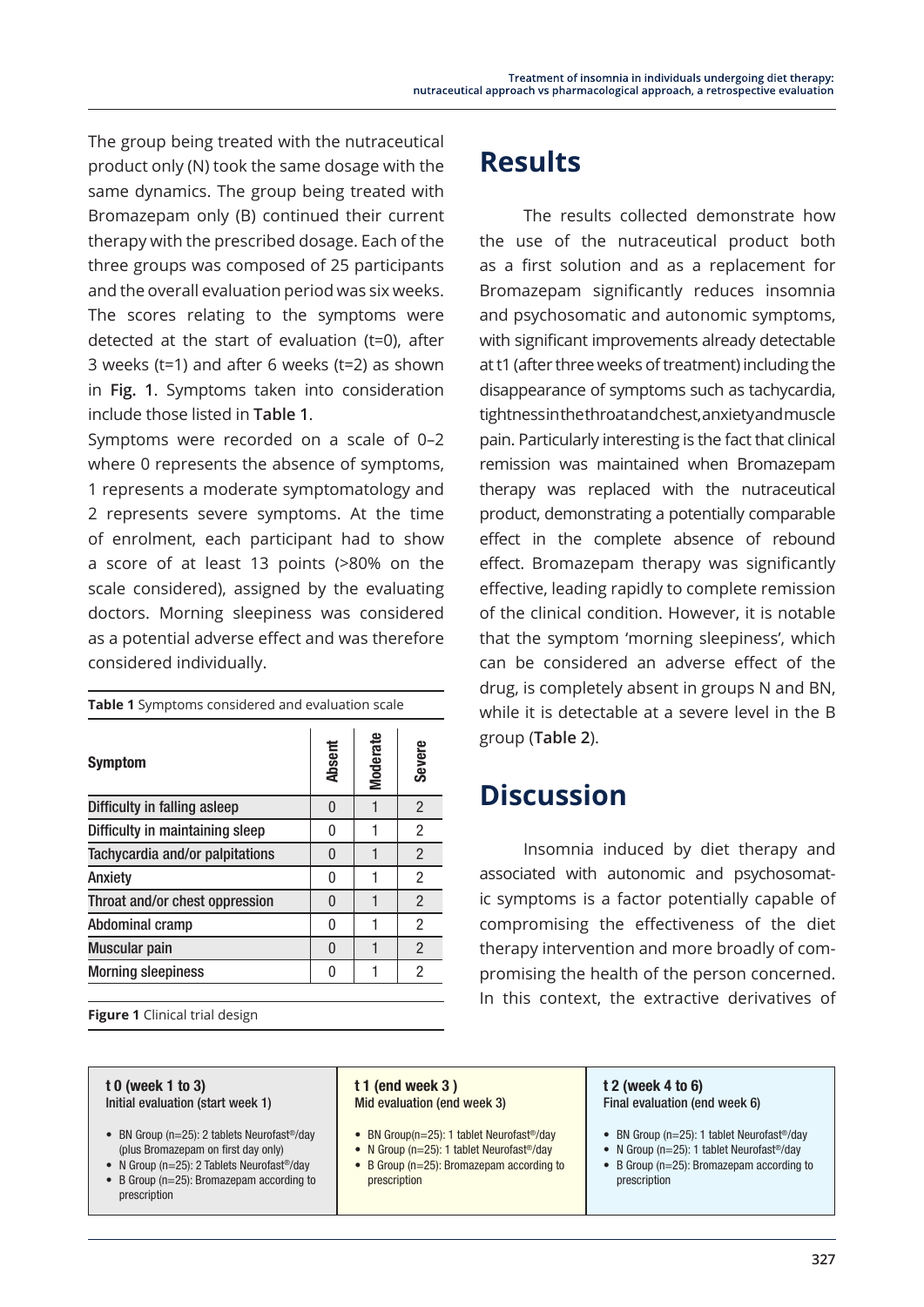*Valeriana officinalis* L. standardized and titrated in valerenic acids (0.3% – 0.8% in the different pharmacopoeias) are considered active against insomnia with a GABA-ergic mechanism as previously described and are used in numerous nutraceuticals and dedicated drugs for this purpose. Extract of *Passiflora incarnata* L. is considered useful by virtue of peripheral mechanisms of action able to act at the level of the smooth muscles with a spasmolytic effect, therefore able to act at the level of psychosomatic manifestations in particular at the level of the digestive system, limiting its impact on sleep. Extract of *Crataegus oxyacantha* L. is characterized by the presence of a procyanidolic oligomeric fraction. It has been extensively studied for its ability to intervene on cardiac dynamics as described above and is used in numerous drugs and nutraceuticals. Based on these characteristics, the release and absorption dynamics were created to optimize the activity of the multicomponent

nutraceutical formulation under consideration. The results showed that the multicomponent nutraceutical formulation shows a clinical action when used directly as a first approach (in participants with more severe symptoms) and when used as a substitute for Bromazepam. Unlike the drug, the nutraceutical formulation prevents (and does not show) the onset of any rebound effect related to benzodiazepine withdrawal. At the end of the six-week evaluation period, the symptom pictures of the three groups proved to be superimposable, suggesting the non-inferiority of the multicomponent nutraceutical formulation with the advantage of not causing the marked morning sleepiness generally related to the intake of Benzodiazepines. A further future development could be to evaluate the time window following the interruption of treatment with the multicomponent nutraceutical formulation within which complete symptomatic remission is maintained.

| Symptom                         | $10$                                         | t1 (3 weeks)   | t2 (6 weeks)   |
|---------------------------------|----------------------------------------------|----------------|----------------|
|                                 | Group Neurofast® (N)                         |                |                |
| Difficulty in falling a sleep   | $2\pm 0$                                     | $0.5 + 0.5$    | $0.12 \pm 0.5$ |
| Difficulty in maintaining sleep | $2\pm 0$                                     | $0.5 + 0.5$    | 0              |
| Tachycardia and/or palpitations | $2\pm 0$                                     | 0              | 0              |
| Anxiety                         | $2\pm 0$                                     | $0.5 + 0.5$    | 0              |
| Throat and/or chest oppression  | $2\pm 0$                                     | $\Omega$       | $\Omega$       |
| Abdominal cramp                 | $2\pm 0$                                     | $0.5 + 0.5$    | $0.25 \pm 0.5$ |
| Muscular pain                   | $2\pm 0$                                     | $0.5 + 0.5$    | 0              |
| Morning sleepiness              | $0\pm 0$                                     | $0\pm 0$       | $0\pm 0$       |
|                                 | Group Bromazepam (B)                         |                |                |
| Difficulty in falling a sleep   | $1\pm 0$                                     | 0              | 0              |
| Difficulty in maintaining sleep | $1\pm 0$                                     | 0              | 0              |
| Tachycardia and/or palpitations | $2\pm 0$                                     | 0              | 0              |
| Anxiety                         | $1\pm 0$                                     | 0              | $\Omega$       |
| Throat and/or chest oppression  | $2\pm 0$                                     | 0              | <sup>0</sup>   |
| Abdominal cramp                 | $2\pm 0$                                     | $0.12 \pm 0.5$ | $0.12 \pm 0.5$ |
| Muscular pain                   | $2\pm 0$                                     | $0.12 \pm 0.5$ | 0              |
| Morning sleepiness              | $2\pm 0$                                     | $2\pm0$        | $2\pm 0$       |
|                                 | Group Bromazepam→Neurofast <sup>®</sup> (BN) |                |                |
| Difficulty in falling a sleep   | $2\pm 0$                                     | 0              | 0              |
| Difficulty in maintaining sleep | $2\pm 0$                                     | 0              | 0              |
| Tachycardia and/or palpitations | $2\pm 0$                                     | 0              | 0              |
| Anxiety                         | $2\pm 0$                                     | 0              | 0              |
| Throat and/or chest oppression  | $2\pm 0$                                     | 0              | $\Omega$       |
| Abdominal cramp                 | $2\pm 0$                                     | $0.25 \pm 0.5$ | $0.25 \pm 0.5$ |
| Muscular pain                   | $2\pm0$                                      | $0.25 \pm 0.5$ | $0.25 \pm 0.5$ |
| Morning sleepiness              | $2\pm 0$                                     | $0\pm 0$       | $0\pm 0$       |

**Table 2** Clinical activity (M±SD) of the multicomponent preparation group (N), Bromazepam group (B) and Bromazepam→Neurofast® group (BN) in treatment for insomnia complicated by autonomic and psychosomatic symptoms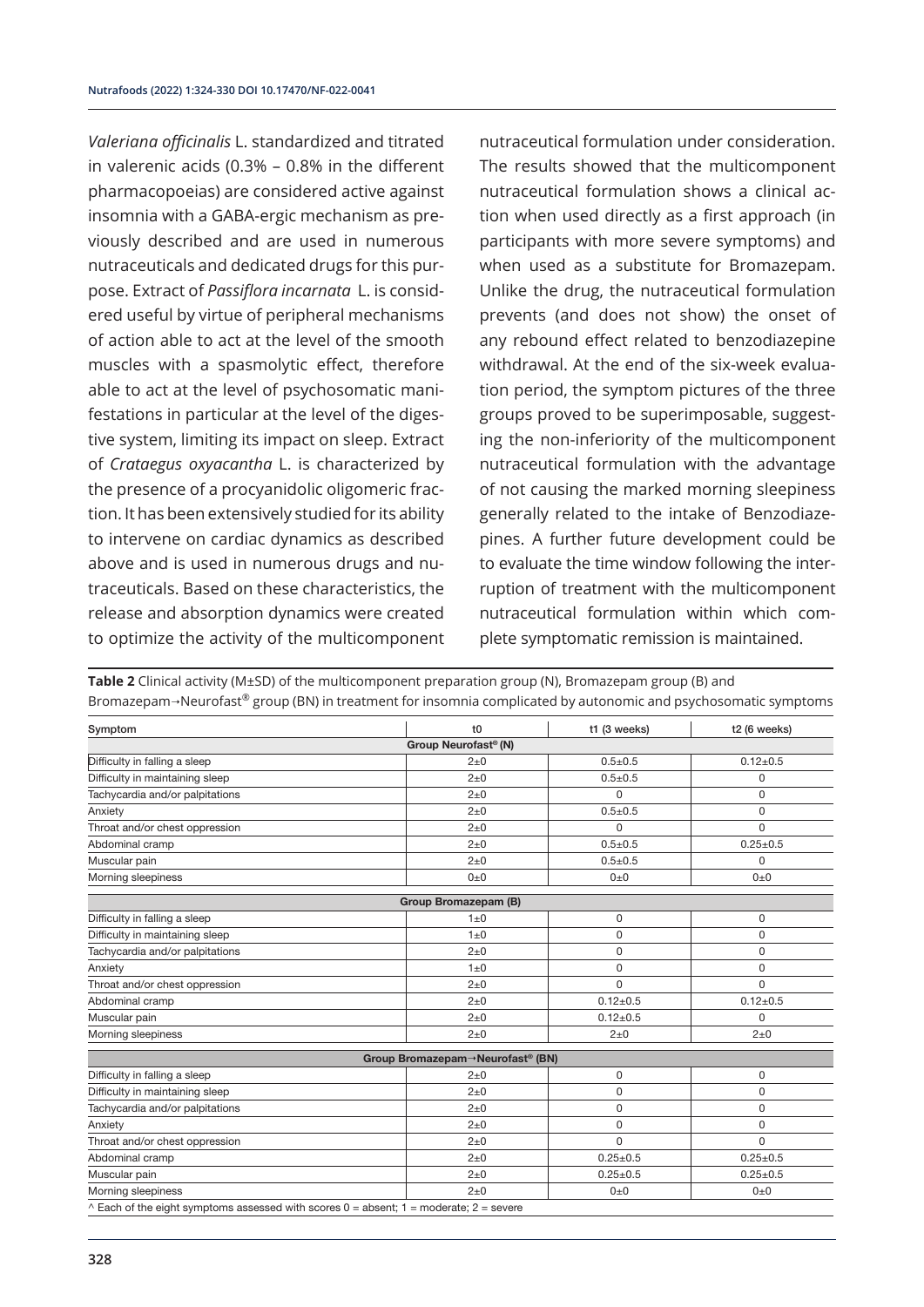# **Conclusions**

Based on the findings, the modified release multilayer nutraceutical formulation distributed under the trade name of Neurofast® proves to be a safe and effective solution in the management of insomnia symptoms even in the presence of autonomic and psychosomatic symptoms. Further studies, more structured and carried out on a larger and selected sample with more stringent criteria, will be necessary to further clarify the aspects taken into consideration.

**Author contributions** All authors contributed equally to writing of the manuscript; all authors read and approved the final version of the manuscript.

**Funding** This research received no external funding.

**Conflict of Interest** A Bertuccioli works as a scientific consultant for the company responsible for developing Neurofast®.

# **References**

- 1. Mahmoud I, Al-Wandi AS, Gharaibeh SS, Mohamed SA (2021) Concordances and correlations between anthropometric indices of obesity: a systematic review. Public Health 198:301–306
- 2. World Health Organization (2020) Obesity and overweight. Available at: https://www.who.int/news-room/fact-sheets/ detail/obesity-and-overweight (Accessed: 20 January 2021)
- 3. World Obesity Federation (2020) Obesity: missing the 2025 global targets. Available at: https://data.worldobesity.org/publications/WOF-Missing-the-2025-Global-Targets-Report-FINAL-WEB.pdf (Accessed: 20 January 2021)
- 4. D O'Brien P, Hinder LM, Callaghan BC, Feldman EL (2017) Neurological consequences of obesity. Lancet Neurol 16(6):465–477
- 5. Williams EP, Mesidor M, Winters K, *et al*. (2015) Overweight and obesity: prevalence, consequences, and causes of a growing public health problem. Curr Obes Rep 4(3):363–370
- 6. Vlahoyiannis A, Giannaki CD, Sakkas GK, Aphamis G, Andreou EA (2021) Systematic review, meta-analysis and meta-regression on the effects of carbohydrates on sleep. Nutrients 13(4):1283
- 7. Owens J, (2008) Classification and epidemiology of childhood sleep disorders. Prim Care 35(3):533–546
- 8. Sun JL, Lin CC, Tsai PS, Chou KR (2008) [Insomnia: concept analysis]. Hu Li Za Zhi; 55(5):79–84
- 9. Doerr JP, Voderholzer U (2008) Schlafstörungen [Insomnia]. Med Monatsschr Pharm 31(9):339–345
- 10. Tariq SH, Pulisetty S (2008) Pharmacotherapy for insomnia. Clin Geriatr Med 24(1):93–105
- 11. Bertuccioli A, Cardinali M, Di Pierro F, Magi S, Zonzini G (2021) A practical perspective on the use of botanicals during the Covid-19 pandemic: from proven to potential interactions. J Med Food. Advance online publication. https://doi: 10.1089/jmf.2021.0062
- 12. World Medical Association (2002) World Medical Association Declaration of Helsinki. Ethical principles for medical research involving human subjects. J Postgrad Med 48(3):206–208
- 13. Capasso F, Grandolini G, Izzo A, (2006) Fitoterapia. Springer, Napoli
- 14. ESCOP (European Scientific Cooperative on Phytotherapy) (2003), ESCOP Monographs: The scientific foundation for herbal medicinal products. Thieme, New York
- 15. OMS (2002), Monografie di piante medicinali [Monographs on selected medicinal plants] Vol. 1, La Società Italiana di Fitoterapia (SI.FIT), Siena
- 16. OMS (2002), Monografie di piante medicinali [Monographs on selected medicinal plants] Vol. 2, La Società Italiana di Fitoterapia (SI.FIT), Siena
- 17. Saeed SA, Bloch RM, Antonacci DJ (2007) Herbal and dietary supplements for treatment of anxiety disorders. Am Fam Physician 76(4):549–556
- 18. Sarris J (2007) Herbal medicines in the treatment of psychiatric disorders: a systematic review. Phytother Res 21(8):703–716
- 19. Meolie AL, Rosen C, Kristo D, Kohrman M, Gooneratne N *et al*. (2005) (Clinical practice review committee; American Academy of sleep medicine) Oral non-prescription treatment for insomnia: an evaluation of products with limited evidence. J Clin Sleep Med 1(2):173–187